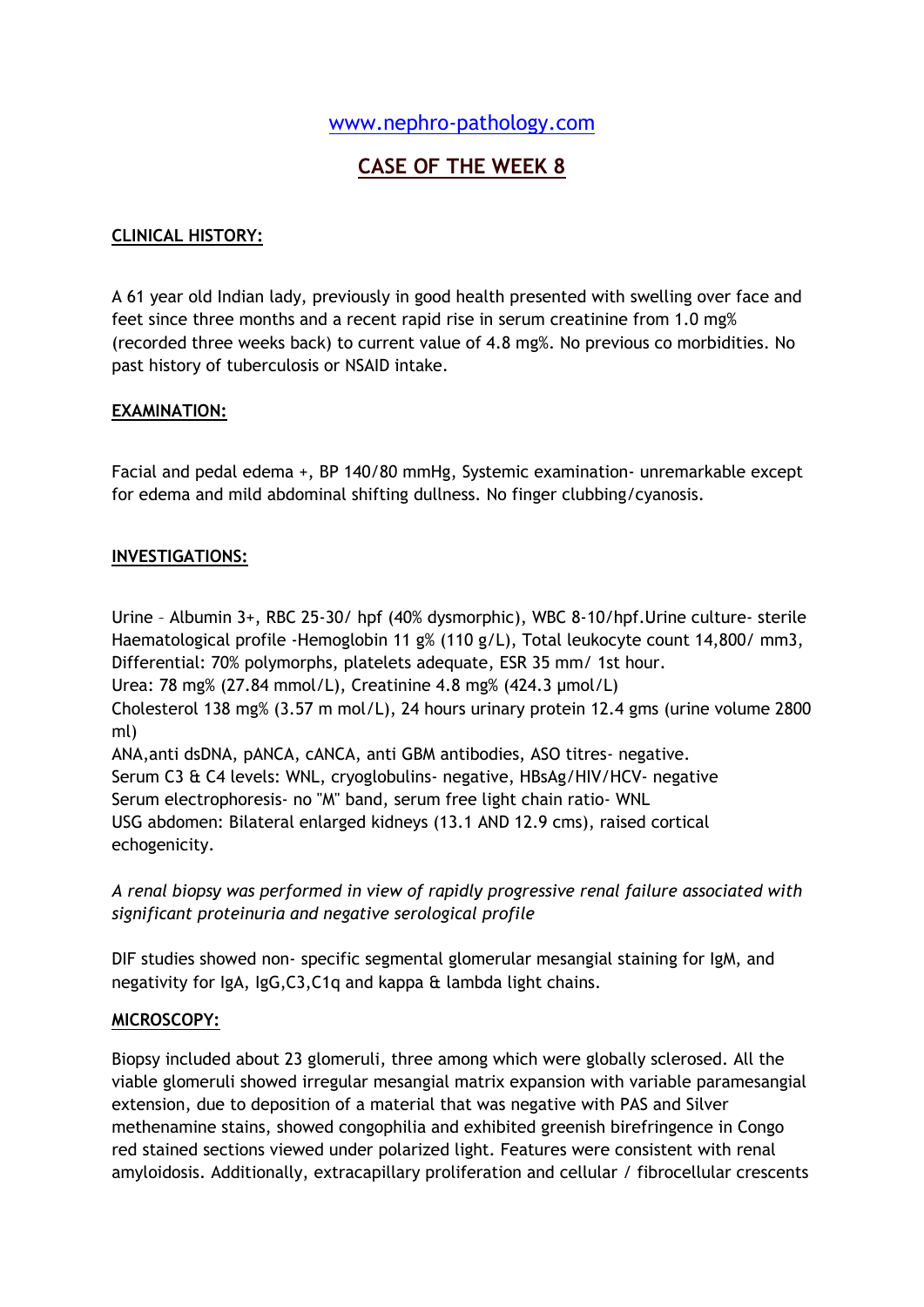were seen in 16/23 (69.56%) glomeruli. Focal intracrescentic inflammatory cell infiltrate and fibrin deposition was noted. There were features of acute tubular injury with tubular lumina containing granular casts, and few large RBC casts. Immunohistochemistry for serum amyloid associated protein (SAA) showed strong positivity in areas of amyloid deposition.



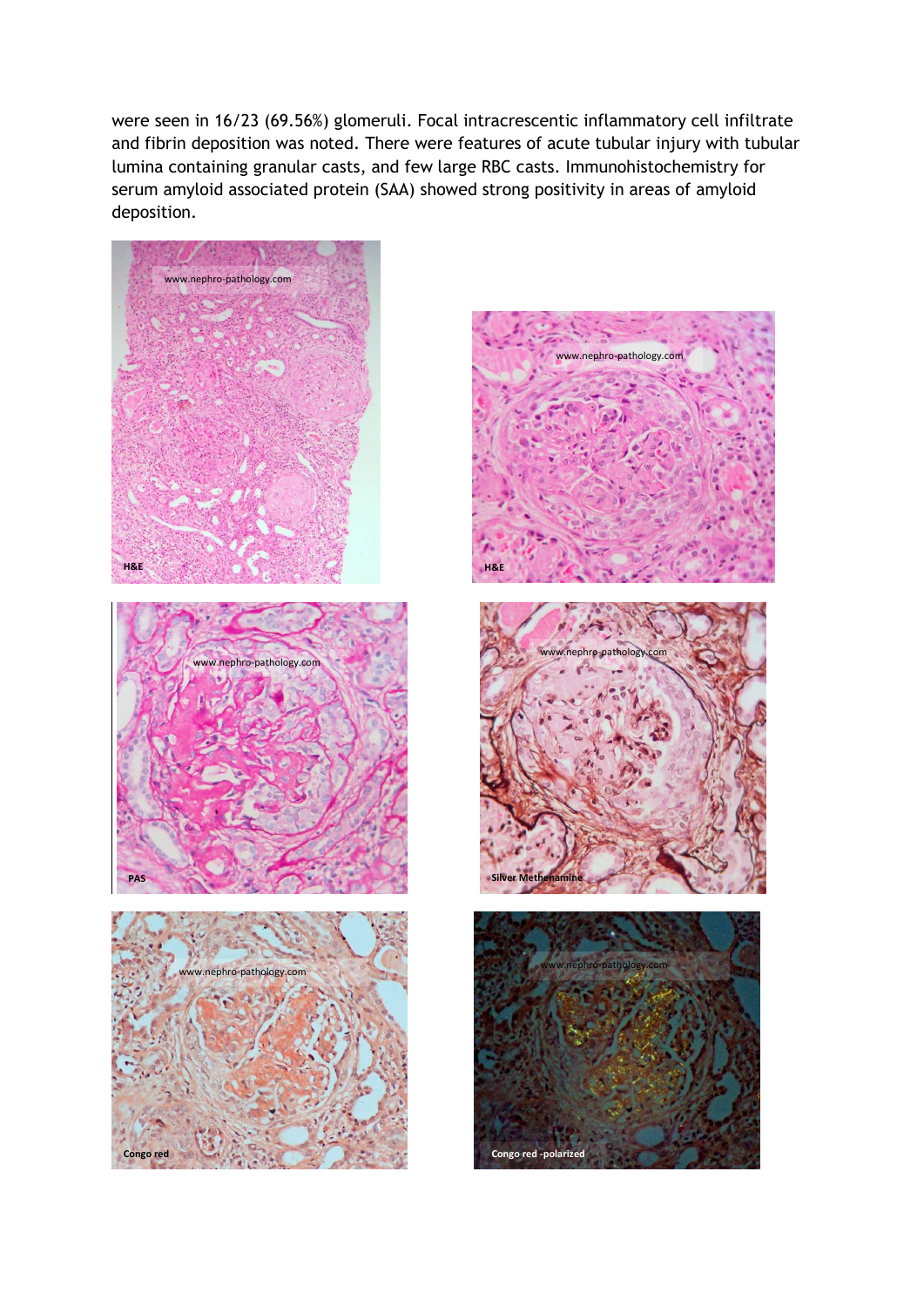#### **Diagnosis:**

**Renal (AA) amyloidosis with a crescentic presentation (crescentic glomerulonephritis)**

**Follow up:** Serum rheumatoid factor (RA) assay was negative. Patient continues to be dialysis dependent three months after the diagnosis.

#### **DISCUSSION:**

The most common renal manifestation of amyloidosis is nephrotic syndrome due to glomerular amyloid deposition. Extracapillary proliferation and crescent formation associated with the clinical syndrome of rapidly progressive renal failure is a rare but well recognized phenomenon in amyloidosis. Many of the cases reported had an underlying rheumatoid arthritis (RA) and presented clinically with RPRF [1]. In addition to RA crescentic presentation of renal amyloidosis has also been reported with primary (AL) amyloidosis [2] and Waldenstroms macroglobulinemia [3].

Schafernak et al.[4] have summarised 12 previous case reports of crescentic rapidly progressive glomerulonephritis associated with amyloidosis, 11 in the setting of AA amyloidosis and one in the setting of Waldenstroms macroglobulinemia. The pathogenesis of crescent formation in renal amyloidosis is not fully understood, but appears to involve mesangial cell dysfunction due to nodular expansion and amyloid fibrilinduced capillary loop rupture with fibrin entering Bowman's space and initiating the process of extracapillary cell proliferation. Watanabe and Nagata [5] suggest that rupture of the fragile glomerular basement membrane by amyloid deposition, as revealed by immunostaining and electron microscopy may be the mechanism of crescent formation. This is supported by a spatial co-existence of amyloid deposits and crescents on light and electron microscopy and glomerular basement membrane rupture associated with amyloid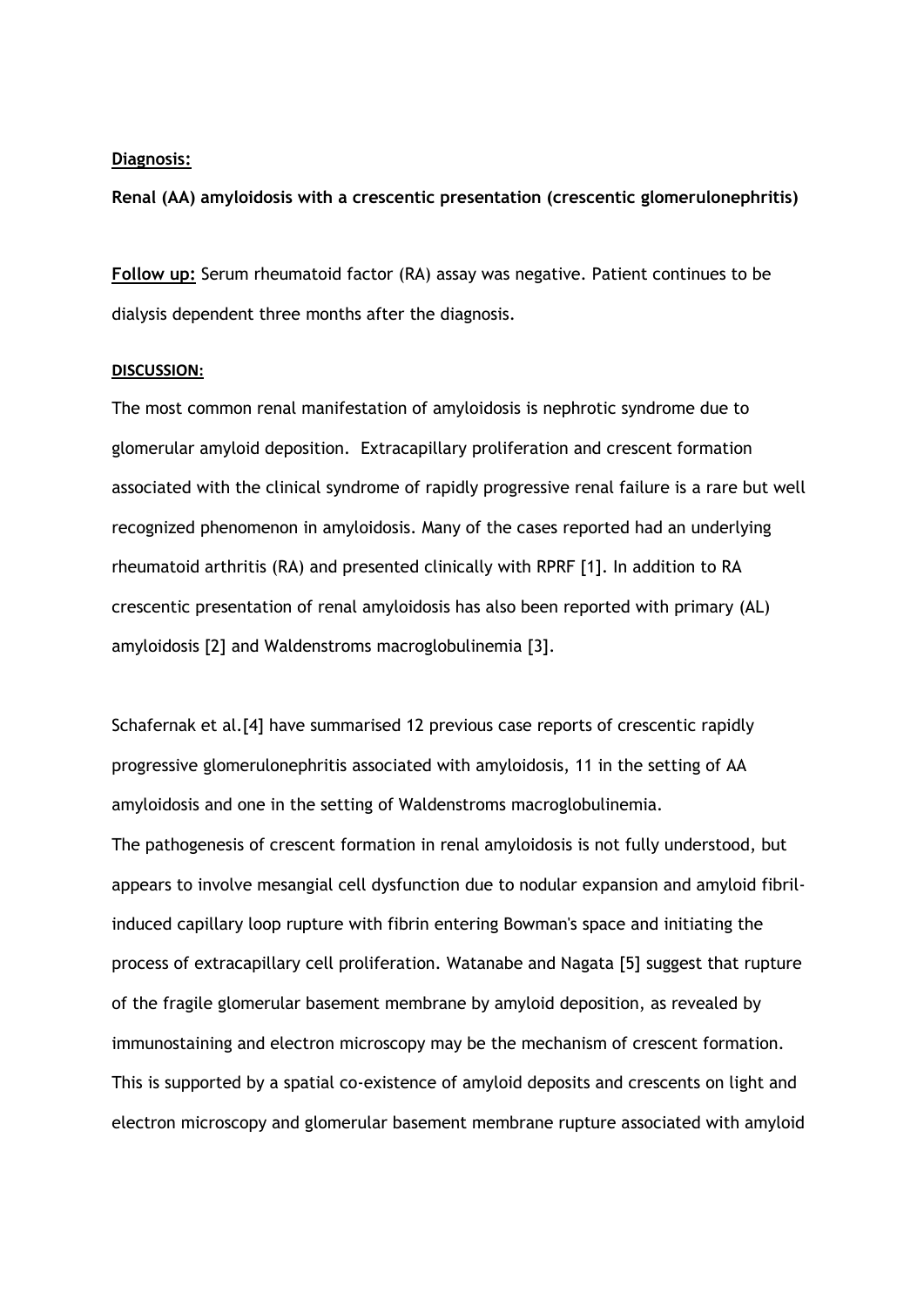fibrillary deposition. Upregulated cell mediated immunity in patients with amyloidosis and glomerular crescent formation has been noted [6].

A retrospective analysis by Nagata et al.[7] of 44 renal biopsies and 61 autopsy specimens with a diagnosis of renal Amyloidosis revealed that 14/105 specimens analysed demonstrated between 5% and 77% crescents. Of the specimens demonstrating crescents, eight were autopsy specimens, and six were ante mortem renal biopsies. In 12/14 cases, there was AA amyloid deposition, the majority of which was secondary to rheumatoid arthritis. In 2/14 of these cases, crescents were observed in association with AL amyloidosis.

It is important to be aware of crescent formation in renal amyloidosis as such cases portend a poorer progression. As crescent formation may be focal in a given biopsy sample, a careful morphological observation is warranted.

#### **References:**

1. F. J. Andreu, J. Almirall, I. Jurado et. al. Renal failure in a patient with two renal diseases: renal amyloidosis and rapidly progressive glomerulonephritis. [Nephrol Dial](http://ndt.oxfordjournals.org/content/12/2/341.full.pdf)  [Transplant \(1997\) 12: 341](http://ndt.oxfordjournals.org/content/12/2/341.full.pdf)–343

2. Crosthwaite A, Skene A, Mount P. Rapidly progressive glomerulonephritis complicating primary AL amyloidosis and multiple myeloma. [Nephrol Dial Transplant. 2010](http://ndt.oxfordjournals.org/content/early/2009/12/29/ndt.gfp715.full.pdf)  [Aug;25\(8\):2786-9.](http://ndt.oxfordjournals.org/content/early/2009/12/29/ndt.gfp715.full.pdf)

3. Ogami Y, Takasugi M, Soejima M, et. al. Waldenström's macroglobulinemia associated with amyloidosis and crescentic glomerulonephritis. [Nephron.](http://www.ncbi.nlm.nih.gov/pubmed/2492644)  [1989;51\(1\):95-8.](http://www.ncbi.nlm.nih.gov/pubmed/2492644)

4. Schafernak KT, Chugh SS, Kanwar YS. Co-existent crescentic glomerulonephritis and renal amyloidosis: a case report and literature review. J Nephrol. 2005;18(5):616-22.